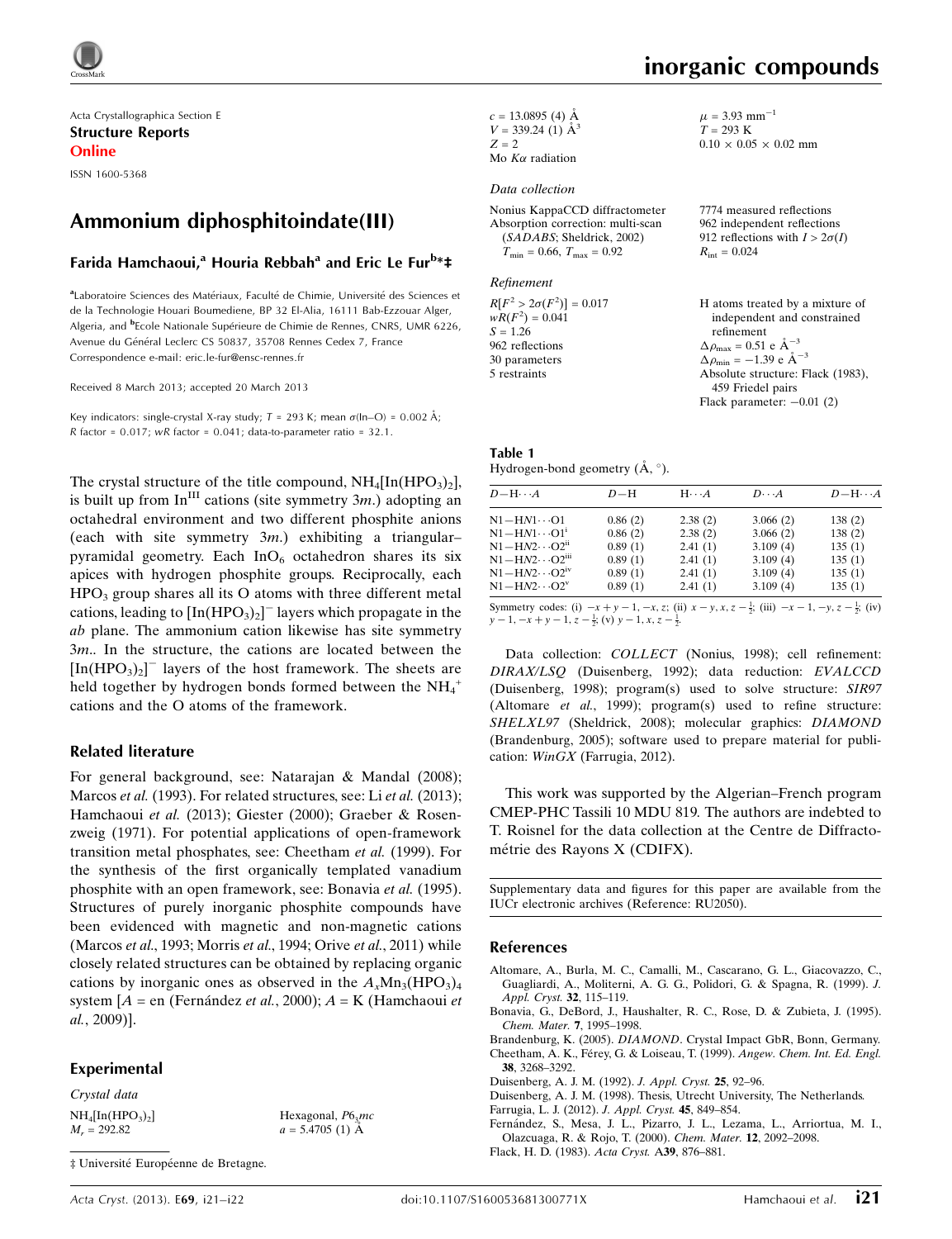[Giester, G. \(2000\).](https://scripts.iucr.org/cgi-bin/cr.cgi?rm=pdfbb&cnor=ru2050&bbid=BB11) J. Alloys Compd, 308, 71–76.

[Graeber, E. J. & Rosenzweig, A. \(1971\).](https://scripts.iucr.org/cgi-bin/cr.cgi?rm=pdfbb&cnor=ru2050&bbid=BB12) Am. Mineral. 56, 1917–1933.

[Hamchaoui, F., Alonzo, V., Roisnel, T., Rebbah, H. & Le Fur, E. \(2009\).](https://scripts.iucr.org/cgi-bin/cr.cgi?rm=pdfbb&cnor=ru2050&bbid=BB13) Acta Cryst. C65[, i33–i35.](https://scripts.iucr.org/cgi-bin/cr.cgi?rm=pdfbb&cnor=ru2050&bbid=BB13)

- [Hamchaoui, F., Alonzo, V., Venegas-Yazigi, D., Rebbah, H. & Le Fur, E.](https://scripts.iucr.org/cgi-bin/cr.cgi?rm=pdfbb&cnor=ru2050&bbid=BB14) (2013). [J. Solid State Chem.](https://scripts.iucr.org/cgi-bin/cr.cgi?rm=pdfbb&cnor=ru2050&bbid=BB14) 198, 295–302.
- [Li, H., Zhang, L., Huo, Q. & Liu, Y. \(2013\).](https://scripts.iucr.org/cgi-bin/cr.cgi?rm=pdfbb&cnor=ru2050&bbid=BB15) J. Solid State Chem. 197, 75–80. [Marcos, M. D., Amoros, P. & Le Bail, A. \(1993\).](https://scripts.iucr.org/cgi-bin/cr.cgi?rm=pdfbb&cnor=ru2050&bbid=BB16) J. Solid State Chem. 107, 250– [257.](https://scripts.iucr.org/cgi-bin/cr.cgi?rm=pdfbb&cnor=ru2050&bbid=BB16)

[Morris, R. E., Attfield, M. P. & Cheetham, A. K. \(1994\).](https://scripts.iucr.org/cgi-bin/cr.cgi?rm=pdfbb&cnor=ru2050&bbid=BB17) Acta Cryst. C50, 473– [476.](https://scripts.iucr.org/cgi-bin/cr.cgi?rm=pdfbb&cnor=ru2050&bbid=BB17)

[Natarajan, S. & Mandal, S. \(2008\).](https://scripts.iucr.org/cgi-bin/cr.cgi?rm=pdfbb&cnor=ru2050&bbid=BB18) Angew. Chem. Int. Ed. Engl. 47, 4798–4828. Nonius (1998). COLLECT[. Nonius BV, Delft, The Netherlands.](https://scripts.iucr.org/cgi-bin/cr.cgi?rm=pdfbb&cnor=ru2050&bbid=BB19)

Orive, J., Mesa, J. L., Balda, R., Fernandez, J., Rodrıguez Fernández, J., Rojo, [T. & Arriortua, M. I. \(2011\).](https://scripts.iucr.org/cgi-bin/cr.cgi?rm=pdfbb&cnor=ru2050&bbid=BB20) Inorg. Chem. 50, 12463–12476.

- Sheldrick, G. M. (2002). SADABS. University of Göttingen, Germany.
- [Sheldrick, G. M. \(2008\).](https://scripts.iucr.org/cgi-bin/cr.cgi?rm=pdfbb&cnor=ru2050&bbid=BB21) Acta Cryst. A64, 112–122.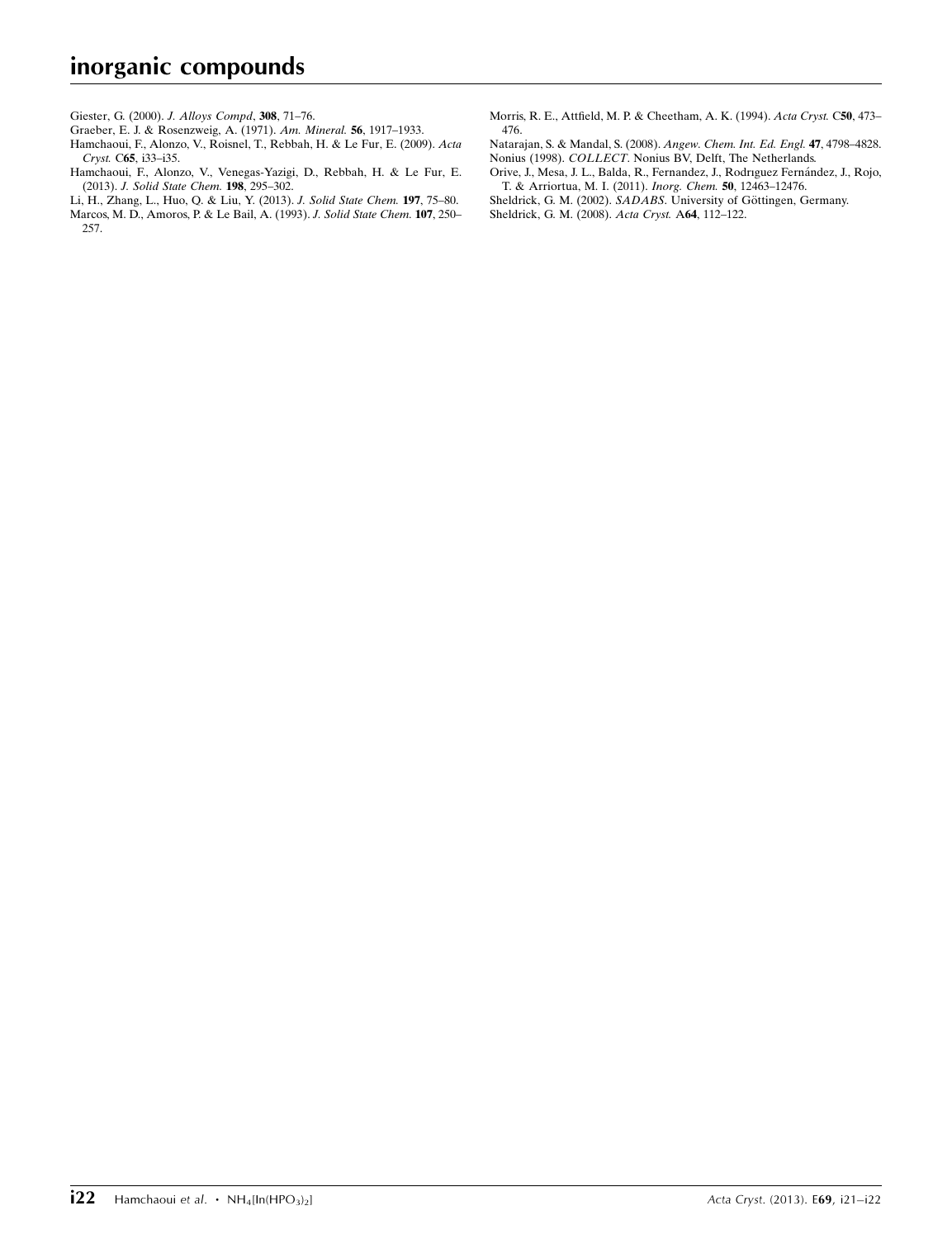# **supporting information**

*Acta Cryst.* (2013). E**69**, i21–i22 [doi:10.1107/S160053681300771X]

# **Ammonium diphosphitoindate(III)**

## **Farida Hamchaoui, Houria Rebbah and Eric Le Fur**

#### **S1. Comment**

After the discovery of microporous aluminophosphates, considerable efforts have been directed towards the synthesis of new open-framework transition metal phosphates because of their potential applications (Cheetham *et al.*, 1999). The replacement of phosphate by phosphite in transition metal phosphates has recently attracted effort, notably since the synthesis of the first organically templated vanadium phosphite with an open framework (Bonavia *et al.*, 1995). Consequently the literature is currently dominated by reports of organically template phosphite frame- works (Natarajan & Mandal, 2008). Purely inorganic phosphite structures have also been evidenced with magnetic and non-magnetic cations (Marcos *et al.*, 1993, Morris *et al.*, 1994, Orive *et al.*, 2011) while, interestingly, closely related structures can be obtained by replacing organic cations by inorganic ones as observed in the A*x*Mn3(HPO3)4 system. (A = en: Fernández *et al.*, 2000, A = K: Hamchaoui *et al.*, 2009).

The structure of the title compound is built up from  $In(HPO<sub>3</sub>)<sub>2</sub>$  layers separated by NH<sub>4</sub> cations. It is isostructural to  $(H_3O)$ In(HPO<sub>3</sub>)<sub>2</sub> (Li *et al.*, 2013) and to the A[M(HPO<sub>3</sub>)<sub>2</sub>] family (A = K, Rb, NH<sub>4</sub> and  $M = V$ , Fe) (Hamchaoui *et al.*, 2013). The structural model is also related to the yavapaiite aluns type (Graeber & Rosenzweig, 1971) and the mixed selenite-selenate  $[(RbFe(SeO<sub>4</sub>)(SeO<sub>3</sub>)]$ (Giester, 2000). As shown in Fig. 1, the asymmetric unit contains one crystallographic independant  $In<sup>III</sup>$  cation and two ones for both phosphorus and oxygen atoms. Six oxygen atoms define an octahedral geometry around the metallic center while three oxygen atoms and one hydrogen atom define the triangular pyramidal environment of the phosphorus atom. The quaternary ammonium ions are displayed between the  $[M(HPO<sub>3</sub>)<sub>2</sub>]$ layers of the host framework (Fig. 2). They exhibit N—H bond distances in the range usually found for this cation and the angles are similar to those expected for *sp<sup>3</sup>* hybridization. Thus for 1 the sheets are held together by hydrogen bonds formed between and the oxygen atoms of the framework. This H-bonding arrangement is illustrated in Fig. 3. It shows that the ammonium ion is firmly fixed in the structure by means of nine N—H···O hydrogen bonds, which prevent free ammonium-ion rotation at 298 K. The ammonium cations are located at the center of the six-ring windows of the upper layer.

#### **S2. Experimental**

The title compound was prepared under mild hydrothermal conditions and autogenous pressure. The starting reagents were InCl<sub>3</sub> (Sigma-Aldrich, 98%), H<sub>3</sub>PO<sub>3</sub> (Aldrich, 99%), (NH<sub>4</sub>)<sub>2</sub>CO<sub>3</sub> (Fluka, 30–33% of NH<sub>3</sub>) and deionized water in a 2:15:4:280 molar ratio. The mixture was placed in a 23 ml Teflon-lined steel autoclave, heated at 453 K for 72 h and followed by slow cooling to room temperature. Well formed colorless crystals were recovered by vacuum filtration, washed with deionized water and dried in a desiccator.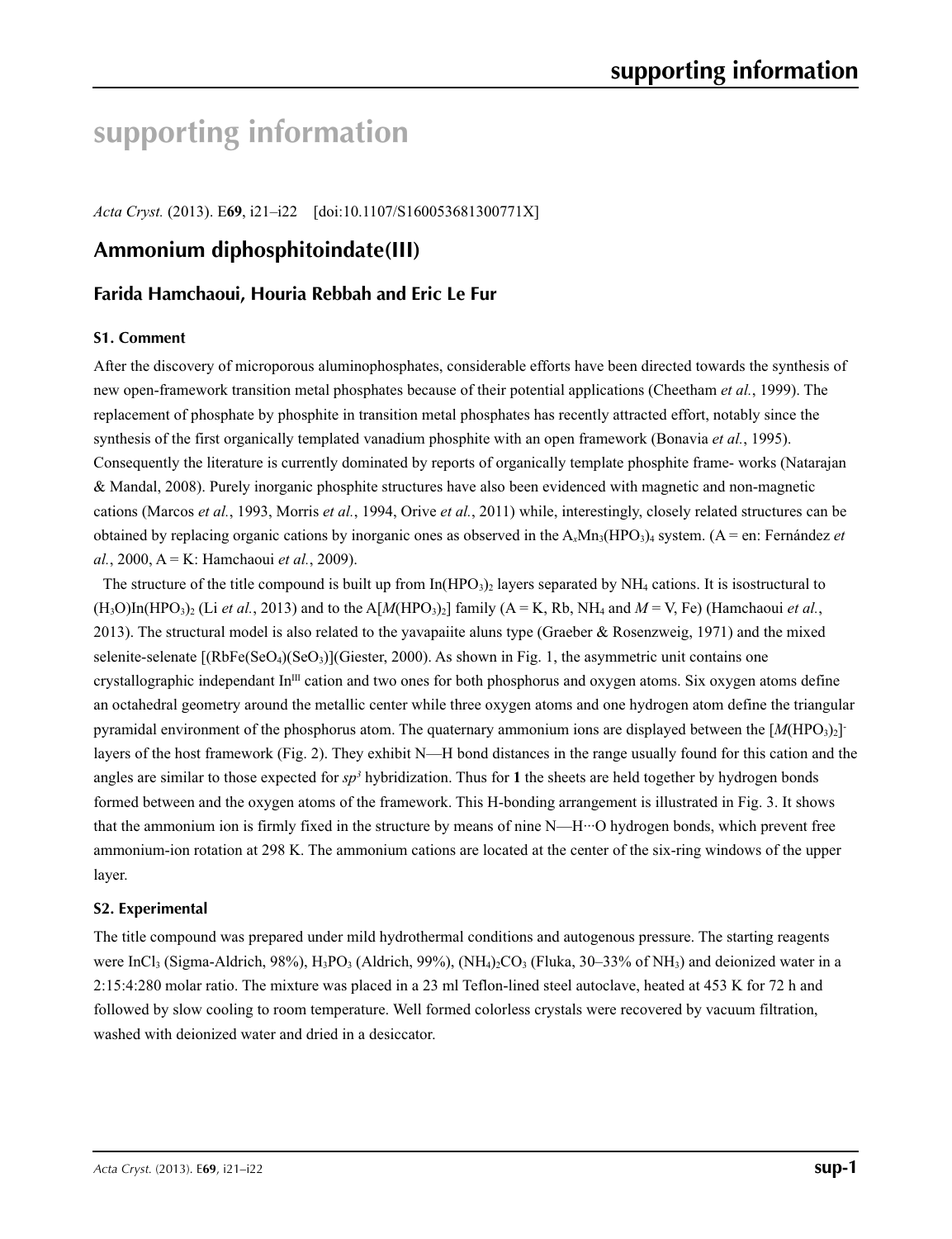#### **S3. Refinement**

Part of the H atoms was localized from a difference Fourier map (HP2 and HN1) others were placed in calculated position according to geometrical constraints. Hydrogen atom positions of the ammonium cation were refined with their N—H and H—H distances restrained to one common refined value (0.87 Å and 1.33 Å respectively)



## **Figure 1**

The asymmetric unit and symmetry-related atoms of NH<sub>4</sub>[In(HPO<sub>3</sub>)<sub>2</sub>], shown with 50% probability displacement ellipsoids. [symmetry codes: (i) -y, x-y + 1, z; (ii) -x + y - 1, -x, z; (iii) -y - 1, x-y, z; (iv) -x + y - 1, -x - 1, z; (v) -y, x-y, z;  $(vi) - x + y, -x, z].$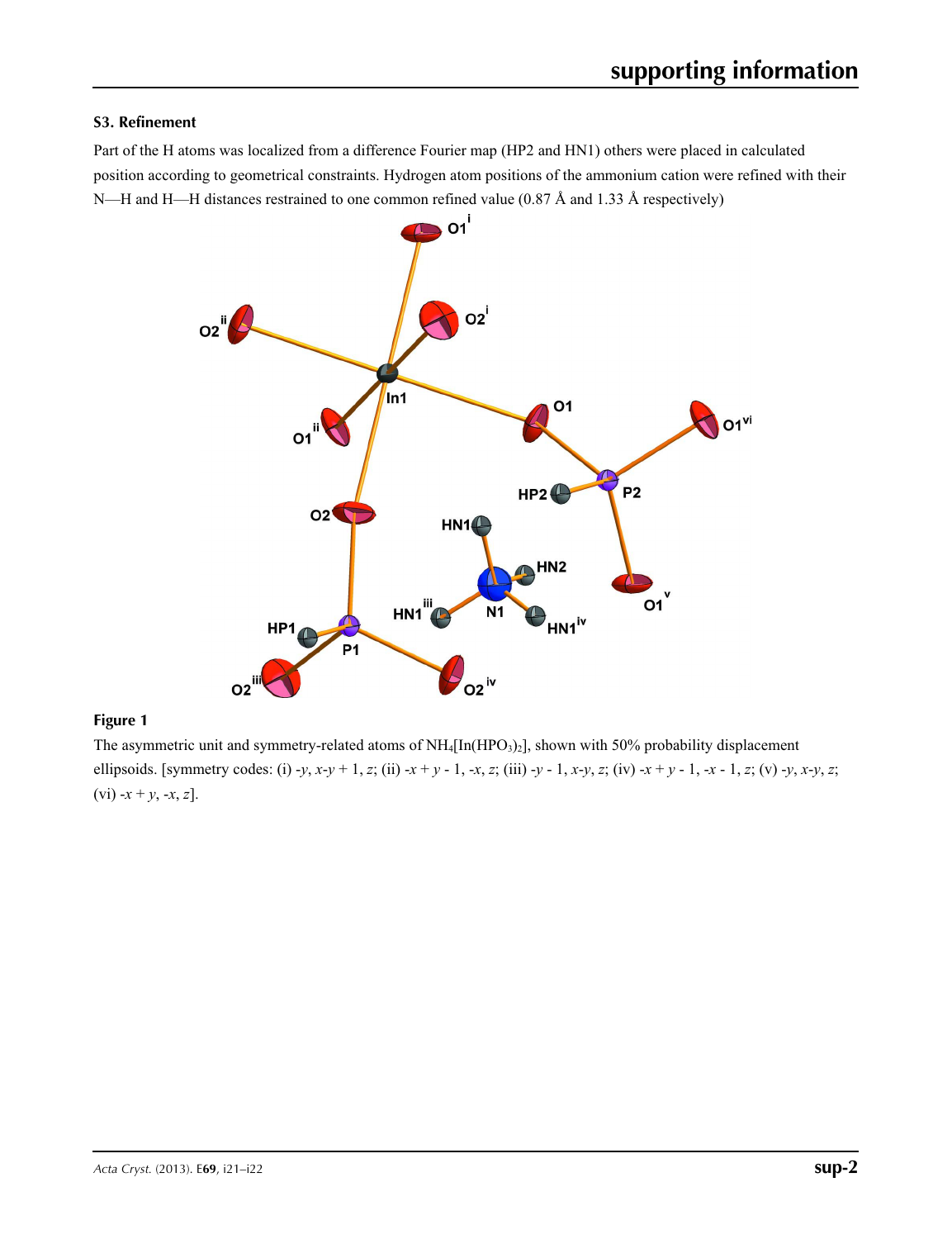

## **Figure 2**

Projection along the [010] direction, showing the two-dimensional framework in  $NH_4[In(HPO_3)_2]$ .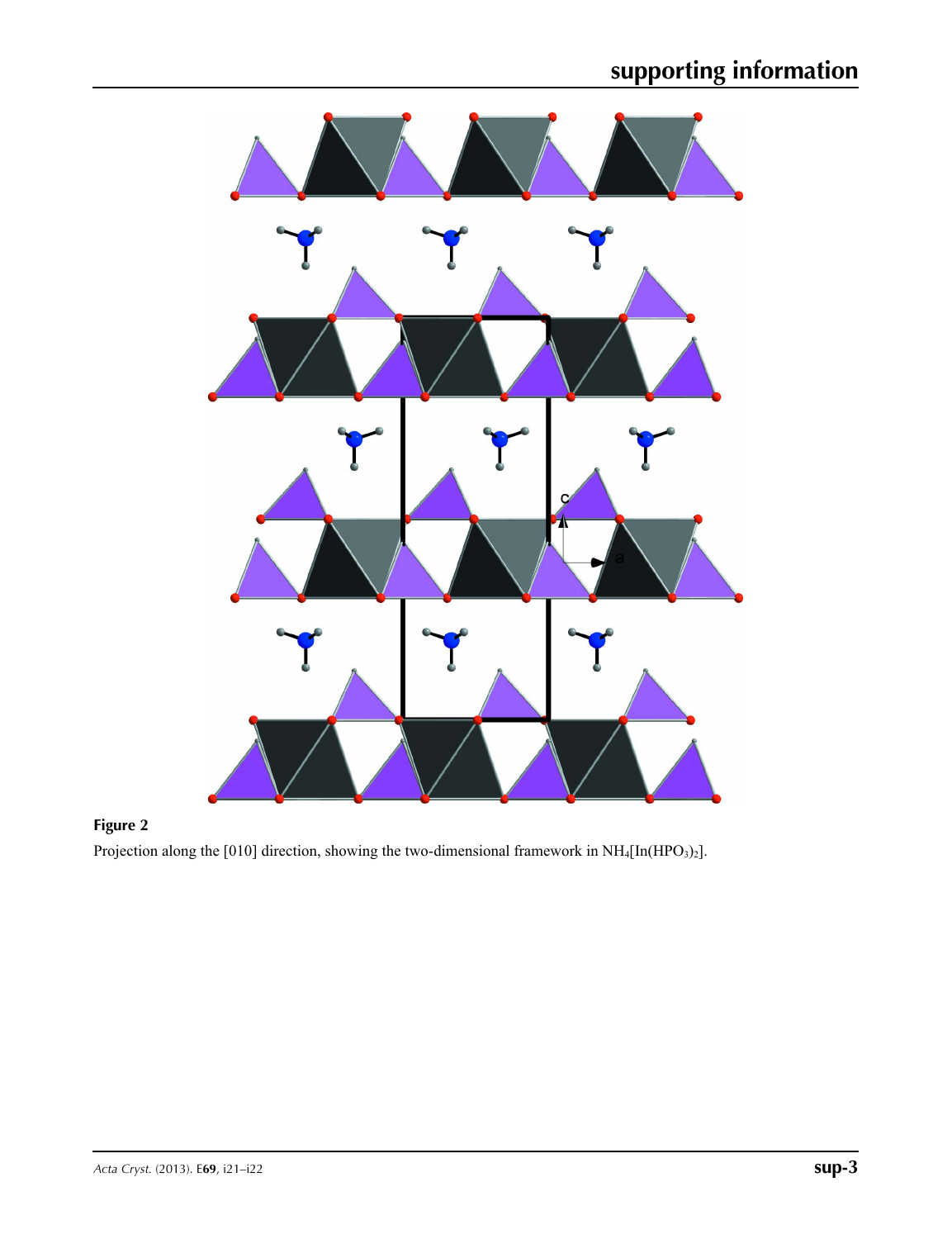

## **Figure 3**

H-bonding arrangement between the ammonium cations and the host framework [symmetry codes: (ii)  $-x + y - 1$ ,  $-x$ , *z*; (iii) -y - 1, x-y, z; (iv) -x + y - 1, -x - 1, z; (v) -y, x-y, z; (vii) x - 1, y - 1, z; (viii) x-y, x, -0.5 + z, (ix) y - 1, -x + y - 1, -0.5 + *z*; (*x*) -*x* - 1, -*y*, -0.5 + *z*].

 $D_x = 2.867$  Mg m<sup>-3</sup>

 $\theta$  = 2.9–42.1°  $\mu$  = 3.93 mm<sup>-1</sup>  $T = 293 \text{ K}$ Block, colourless  $0.1 \times 0.05 \times 0.02$  mm

Mo *Kα* radiation, *λ* = 0.71073 Å Cell parameters from 1590 reflections

## **Ammonium diphosphitoindate(III)**

| Crystal data                    |
|---------------------------------|
| $NH_4[In(HPO3)2]$               |
| $M_r = 292.82$                  |
| Hexagonal, $P6_3mc$             |
| $a = 5.4705$ (1) Å              |
| $c = 13.0895(4)$ Å              |
| $V = 339.24$ (1) Å <sup>3</sup> |
| $Z = 2$                         |
| $F(000) = 280$                  |

#### *Data collection*

| Nonius KappaCCD                          | 7774 measured reflections                                               |
|------------------------------------------|-------------------------------------------------------------------------|
| diffractometer                           | 962 independent reflections                                             |
| Radiation source: fine-focus sealed tube | 912 reflections with $I > 2\sigma(I)$                                   |
| Graphite monochromator                   | $R_{\text{int}} = 0.024$                                                |
| CCD rotation images, thick slices scans  | $\theta_{\text{max}} = 42.0^{\circ}, \theta_{\text{min}} = 4.3^{\circ}$ |
| Absorption correction: multi-scan        | $h = -10 \rightarrow 9$                                                 |
| (SADABS; Sheldrick, 2002)                | $k = -10 \rightarrow 9$                                                 |
| $T_{\min}$ = 0.66, $T_{\max}$ = 0.92     | $l = -24 \rightarrow 24$                                                |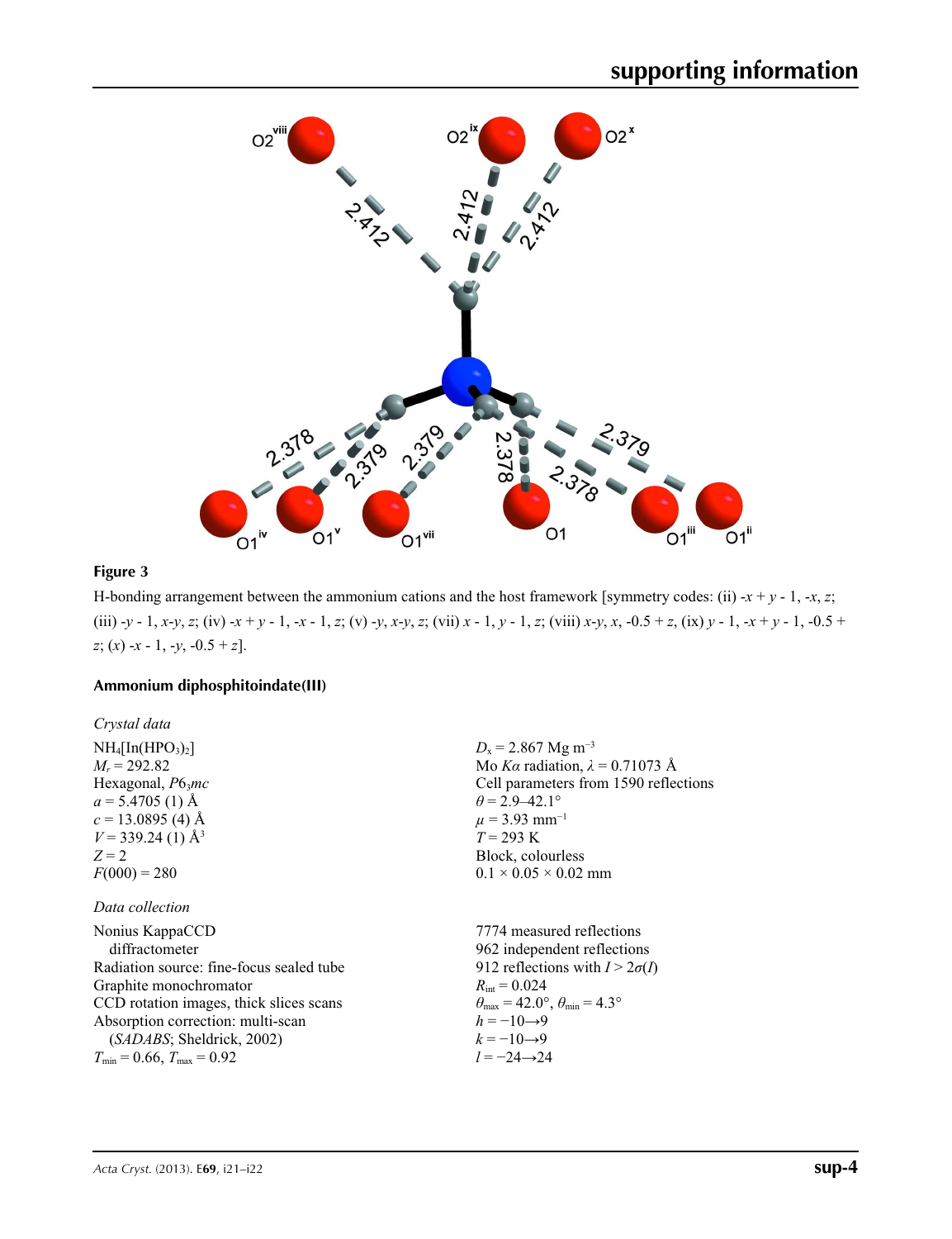*Refinement*

| Refinement on $F^2$                                         | H atoms treated by a mixture of independent                    |
|-------------------------------------------------------------|----------------------------------------------------------------|
| Least-squares matrix: full                                  | and constrained refinement                                     |
| $R[F^2 > 2\sigma(F^2)] = 0.017$                             | $w = 1/[\sigma^2(F_0^2) + (0.0183P)^2 + 0.0737P]$              |
| $wR(F^2) = 0.041$                                           | where $P = (F_0^2 + 2F_c^2)/3$                                 |
| $S = 1.26$                                                  | $(\Delta/\sigma)_{\text{max}} = 0.003$                         |
| 962 reflections                                             | $\Delta \rho_{\text{max}} = 0.51$ e Å <sup>-3</sup>            |
| 30 parameters                                               | $\Delta\rho_{\rm min} = -1.39$ e Å <sup>-3</sup>               |
| 5 restraints                                                | Extinction correction: SHELXL97 (Sheldrick,                    |
| Primary atom site location: structure-invariant             | 2008), $Fc^* = kFc[1+0.001xFc^2\lambda^3/sin(2\theta)]^{-1/4}$ |
| direct methods                                              | Extinction coefficient: 0.092 (4)                              |
| Secondary atom site location: difference Fourier<br>map     | Absolute structure: Flack (1983), 459 Friedel<br>pairs         |
| Hydrogen site location: inferred from<br>neighbouring sites | Absolute structure parameter: $-0.01$ (2)                      |

#### *Special details*

**Geometry**. All e.s.d.'s (except the e.s.d. in the dihedral angle between two l.s. planes) are estimated using the full covariance matrix. The cell e.s.d.'s are taken into account individually in the estimation of e.s.d.'s in distances, angles and torsion angles; correlations between e.s.d.'s in cell parameters are only used when they are defined by crystal symmetry. An approximate (isotropic) treatment of cell e.s.d.'s is used for estimating e.s.d.'s involving l.s. planes.

**Refinement**. Refinement of  $F^2$  against ALL reflections. The weighted R-factor wR and goodness of fit *S* are based on  $F^2$ , conventional *R*-factors *R* are based on *F*, with *F* set to zero for negative  $F^2$ . The threshold expression of  $F^2 > \sigma(F^2)$  is used only for calculating *R*-factors(gt) *etc*. and is not relevant to the choice of reflections for refinement. *R*-factors based on *F*<sup>2</sup> are statistically about twice as large as those based on *F*, and *R*- factors based on ALL data will be even larger.

| Fractional atomic coordinates and isotropic or equivalent isotropic displacement parameters $(\hat{A}^2)$ |  |  |  |
|-----------------------------------------------------------------------------------------------------------|--|--|--|
|                                                                                                           |  |  |  |

|                | $\mathcal{X}$  | ν            | Ζ              | $U_{\rm iso}*/U_{\rm eq}$ |
|----------------|----------------|--------------|----------------|---------------------------|
| In1            | $-0.3333$      | 0.3333       | $-0.5985$      | 0.01029(5)                |
| P <sub>1</sub> | $-0.6667$      | $-0.3333$    | $-0.47231(7)$  | 0.00954(13)               |
| P <sub>2</sub> | 0.0000         | 0.0000       | $-0.65957(6)$  | 0.00968(14)               |
| O <sub>1</sub> | $-0.15240(16)$ | 0.15240(16)  | $-0.69716(14)$ | 0.0201(3)                 |
| O <sub>2</sub> | $-0.5126(2)$   | $-0.0252(4)$ | $-0.5013(2)$   | 0.0276(4)                 |
| N1             | $-0.6667$      | $-0.3333$    | $-0.8024(3)$   | 0.0222(7)                 |
| HP1            | $-0.6667$      | $-0.3333$    | $-0.378(9)$    | $0.027*$                  |
| HP2            | 0.0000         | 0.0000       | $-0.553(6)$    | $0.027*$                  |
| HN1            | $-0.5809(18)$  | $-0.162(4)$  | $-0.782(3)$    | $0.027*$                  |
| HN2            | $-0.6667$      | $-0.3333$    | $-0.8705(8)$   | $0.027*$                  |

*Atomic displacement parameters (Å2 )*

|                | $U^{11}$    | I/22        | $L^{33}$   | $I^{12}$   | $I^{13}$     | $L^{23}$  |
|----------------|-------------|-------------|------------|------------|--------------|-----------|
| In1            | 0.00741(6)  | 0.00741(6)  | 0.01606(8) | 0.00371(3) | 0.000        | 0.000     |
| P <sub>1</sub> | 0.00840(19) | 0.00840(19) | 0.0118(3)  | 0.00420(9) | 0.000        | 0.000     |
| P <sub>2</sub> | 0.00826(19) | 0.00826(19) | 0.0125(4)  | 0.00413(9) | 0.000        | 0.000     |
| O <sub>1</sub> | 0.0275(7)   | 0.0275(7)   | 0.0188(6)  | 0.0240(8)  | $-0.0001(2)$ | 0.0001(2) |
| O <sub>2</sub> | 0.0282(7)   | 0.0120(7)   | 0.0374(9)  | 0.0060(4)  | 0.0053(4)    | 0.0106(7) |
| N <sub>1</sub> | 0.0232(10)  | 0.0232(10)  | 0.0203(16) | 0.0116(5)  | 0.000        | 0.000     |
|                |             |             |            |            |              |           |